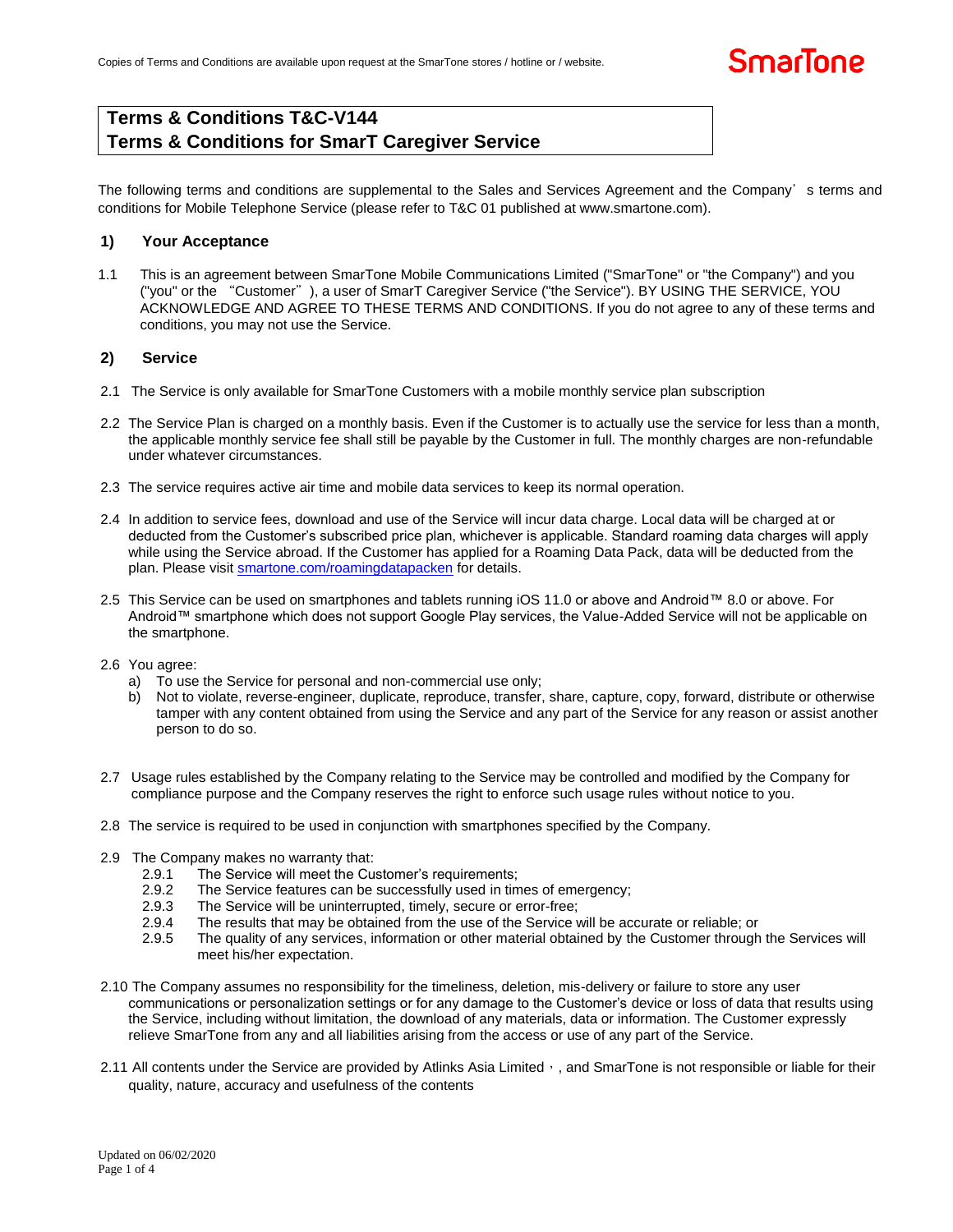#### 2.12 The Company may:

- a) deactivate or suspend the Service or any part thereof, with or without notice to you, to carry out system, maintenance, upgrading, testing and/or repairs;
- b) limit or suspend your access to any of the Service with or without notice to you if the Company is of the opinion that such action is appropriate as a result of your use of the Service;
- c) take any steps or omit to take any steps, with or without notice to you, for any reason the Company deems relevant to the management or the operation of any of the Service and the Company's business, that may expand, reduce, modify, suspend, limit, make inaccessible or adversely affect the Service or any part thereof.
- 2.13 The Company may, upon discovery of suspected or inchoate, fraudulent, deceptive, unlawful or improper use of the Service by users, suspend users' access to any or all of the Service temporarily or permanently.
- 2.14 SmarTone is the authorized agent of Atlinks Asia Limited for billing and collection of the charges of the Service from the Customer during the subscription period.

#### **3) Rebate (if applicable)**

- 3.1 Credit Amount to be rebated to the Customer will be credited to the Customer according to the credit arrangement specified in the Sales and Services Agreement (or Supplemental Agreement to the Sales and Services Agreement).
- 3.2 The Credit Amount will be credited to the monthly bill of the Customer's Account.
- 3.3 If, on the date of this Sales and Services Agreement, the Account is already subject to an arrangement (each a "Previous Credit Arrangement") under which any sums or charges prepaid by the Customer or the Company are to be credited by the Company to the Account, the crediting of the first installment to the Account by the Company under this Sales and Services Agreement shall be postponed to the date falling 30 days after the date of cessation of:
	- a) the Previous Credit Arrangement; or
	- b) if there is more than one Previous Credit Arrangements, the Previous Credit Arrangement with the latest expiry date. The date of cessation of the Previous Credit Arrangement will be deemed to be the date on which the last amount to be credited to the Account under the Previous Credit Arrangement is actually credited to the Account.
- 3.4 The Credit Amount paid by the Company will only be applied by the Company to meet the Customer's payment obligations to the Company in respect of the Customer's Account. However, the Customer cannot set-off any other sum payable to the Company against any part of the Credit against any part of the Credit Amount payable by the Company to the Customer's Account.
- 3.5 The Credit Amount cannot be exchanged for cash.
- 3.6 The Company shall not be under any obligation to pay any interest to the Customer on the Credit Amount.
- 3.7 The Customer shall not be entitled to the Credit Amount or any balance thereof upon the occurrence of any of the following events:
	- a) if the Customer changes to a service not specified above; or
	- b) if the Customer terminates the service; or
	- c) if the Customer changes the mobile telephone number or the registered name for the mobile telephone number; or
	- d) if the mobile telephone service is terminated or disconnected for whatever reason.
	- e) if at the request of the Customer or for whatever reason caused by the Customer, the mobile telephone services cannot be activated within 90 days from the date of the Sales and Services Agreement.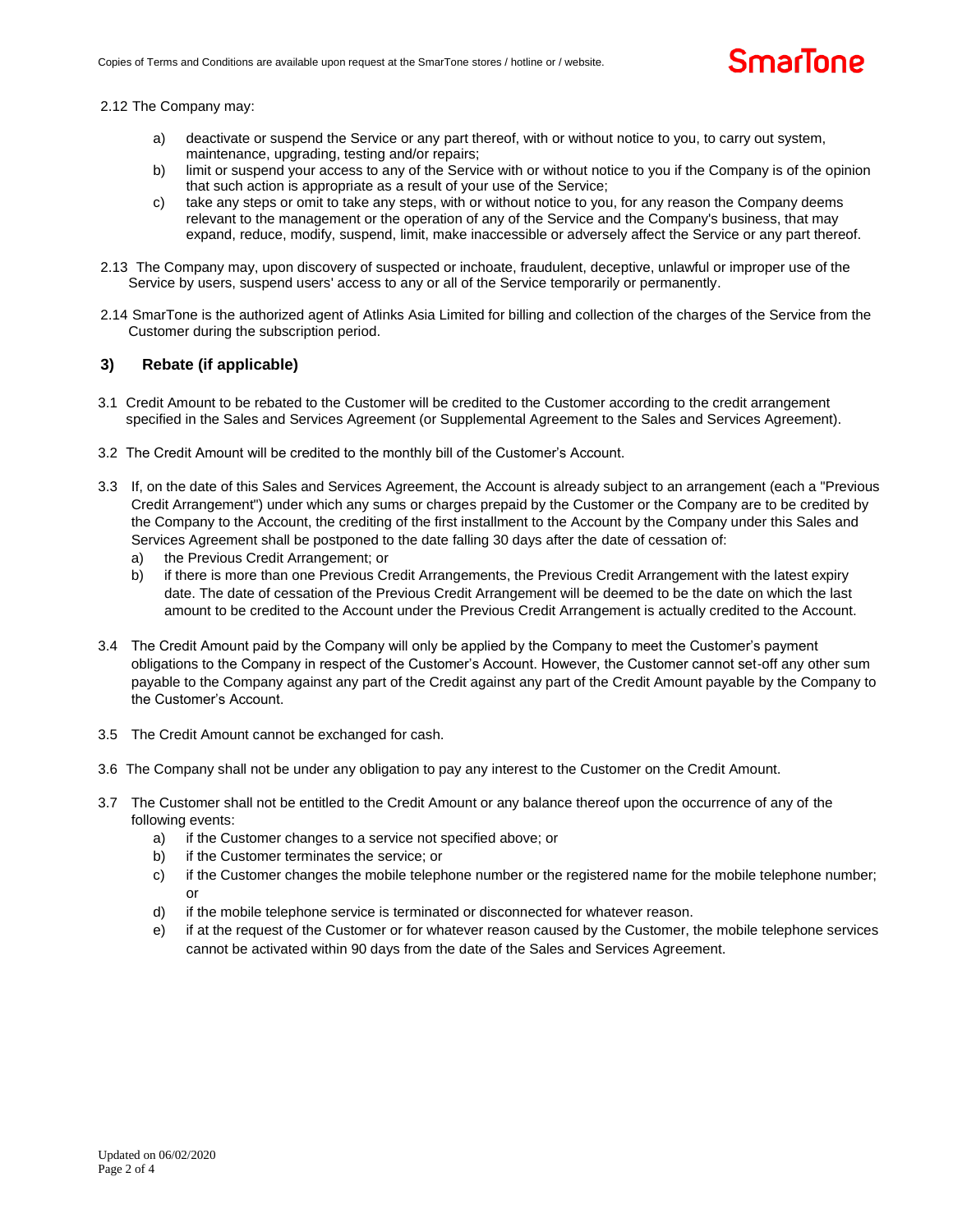## **4) Liquidated Damages (if applicable)**

- 4.1 The Customer shall pay the Company liquidated damages ((which is equivalent to the sum of the monthly fee of the Service multiplied by the remaining months of the Term) upon the occurrence of any of the following events before the expiry of the Term:
	- a) if the Customer changes to a service not specified above; or
	- b) if the Customer terminates the service; or
	- c) if the Customer changes the mobile telephone number or the registered name for the mobile telephone number; or
	- d) if the mobile telephone service is terminated or disconnected for whatever reason.
	- e) if at the request of the Customer or for whatever reason caused by the Customer, the mobile telephone services cannot be activated within 90 days from the date of the Sales and Services Agreement.

### **5) Intellectual Property rights**

5.1 The design of the Service along with any service features ("Applications") and the trademarks, service marks and logos contained therein ("Marks") are owned by Symantec Corporation and is protected by applicable intellectual property laws including but not limited to copyright. Except to the extent permitted by law, you shall not use such Applications and/or Marks in any way whatsoever except for use of the Service. You shall not modify, rent, lease, loan, sell, distribute or create derivative works based on the Applications in any manner.

### **6) Privacy Policy**

- 6.1 Your privacy is important to the Company. The Company has developed a Privacy Policy that covers how it collects, uses, discloses, transfers and stores your information. Please visit<smartone.com/privacypolicyen> for full details of the Company's Privacy Policy.
- 6.2 The Company will do its best to keep your privacy safe, but still need your help. Please protect your own personal information carefully.

#### **7) Applicable Laws**

- 7.1 You shall comply with the laws of Hong Kong Special Administrative Region in relation to your use of the Service
- 7.2 You expressly agree to the exclusive jurisdiction of the courts of Hong Kong Special Administrative Region in determining any dispute with the Company or relating to the use of the Service.

#### **8) Limitation of Liability**

8.1 The Company shall under no circumstances be liable whether in contract, tort, statute or otherwise (including without limitation for negligence, breach of contract, defamation) for any special, direct, indirect or consequential loss or damage (including without limitation, loss of revenue, loss of data or goodwill) which is suffered, sustained or incurred by you, or any person arising (directly or indirectly) from or out of or relating to the Service.

#### **9) Advertising (if applicable)**

- 9.1 You acknowledge and agree that the Service includes advertisement.
- 9.2 The Company is not a party to and is not otherwise involved in any manner in any correspondence or business dealings with, or participation in promotion of, advertisers found on or through the Service, including payment and delivery of goods or services and any other terms, conditions, warranties or representations associated with such dealings which are solely between the Customer and such advertiser. The Customer agrees that the Company shall not be responsible or liable for any loss or damage whatsoever incurred as a result of any such dealings or as the result of the presence of such advertisers on the Service.
- 9.3 The Company does not represent or endorse the accuracy or reliability of any information, advertisements or contents contained on, distributed through, or linked, downloaded or accessed from the Service. The Company cannot and does not guarantee the quality or reliability of any products or information purchased or obtained by you as a result of an advertisement or any other information displayed in the Service. By using the Service, you expressly acknowledge and agree that the Company shall not be responsible for any damages, claims or other liability arising from or related to such advertisements or information displayed in the Service.